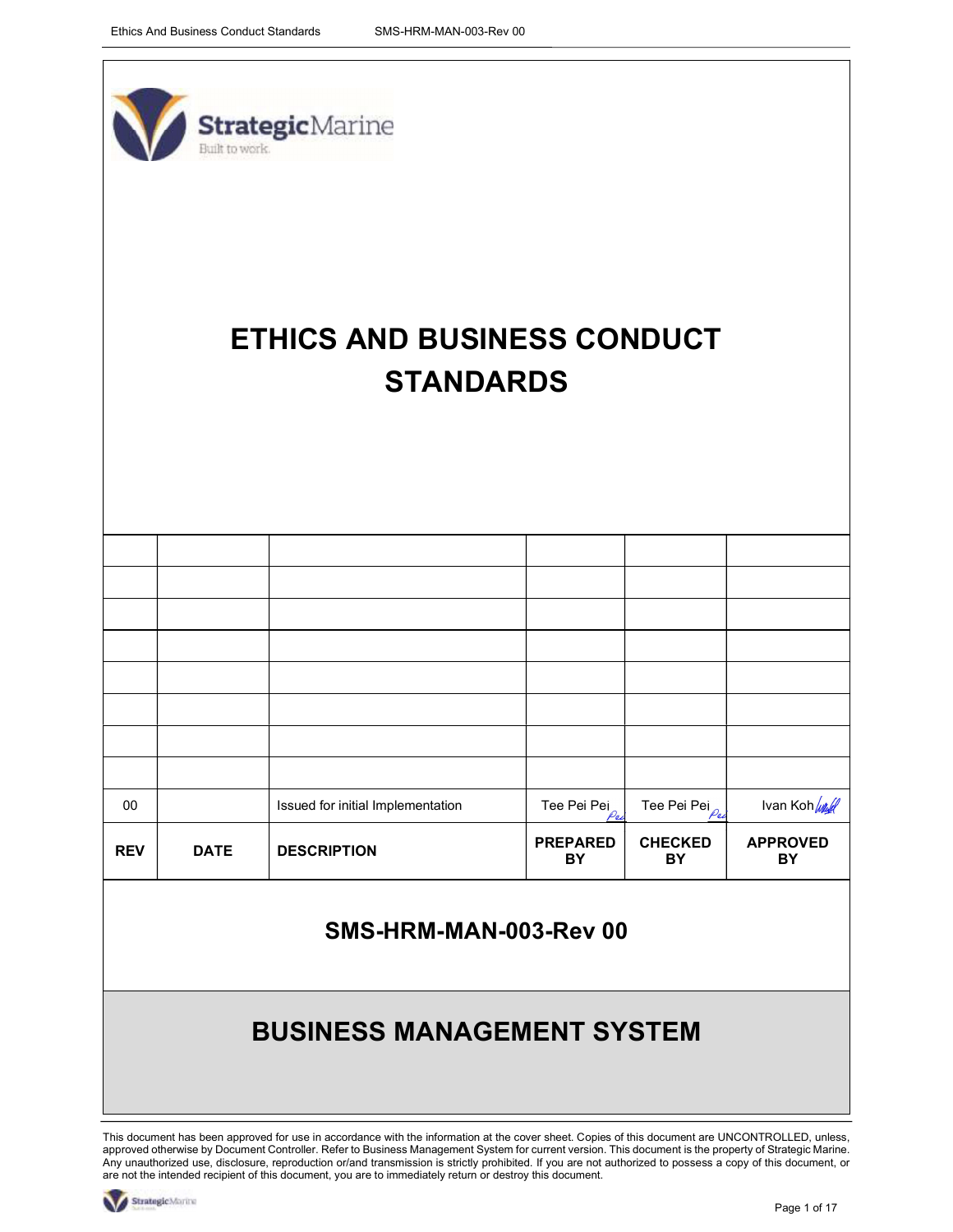## TABLE OF CONTENT

| 1.  |  |
|-----|--|
| 2.  |  |
| 2.1 |  |
| 2.2 |  |
| 3.  |  |
| 4.  |  |
| 5.  |  |
| 5.1 |  |
| 5.2 |  |
| 6.  |  |
| 6.1 |  |
| 6.2 |  |
| 6.3 |  |
| 6.4 |  |
| 6.5 |  |
| 7.  |  |
| 7.1 |  |
| 7.2 |  |
| 7.3 |  |
| 7.4 |  |
| 7.5 |  |
| 8.  |  |
| 8.1 |  |
| 8.2 |  |
| 9.  |  |
| 9.1 |  |
| 9.2 |  |
| 10. |  |
|     |  |
|     |  |
|     |  |
|     |  |
|     |  |
|     |  |

This document has been approved for use in accordance with the information at the cover sheet. Copies of this document are UNCONTROLLED, unless, approved otherwise by Document Controller. Refer to Business Management System for current version. This document is the property of Strategic Marine. Any unauthorized use, disclosure, reproduction or/and transmission is strictly prohibited. If you are not authorized to possess a copy of this document, or are not the intended recipient of this document, you are to immediately return or destroy this document.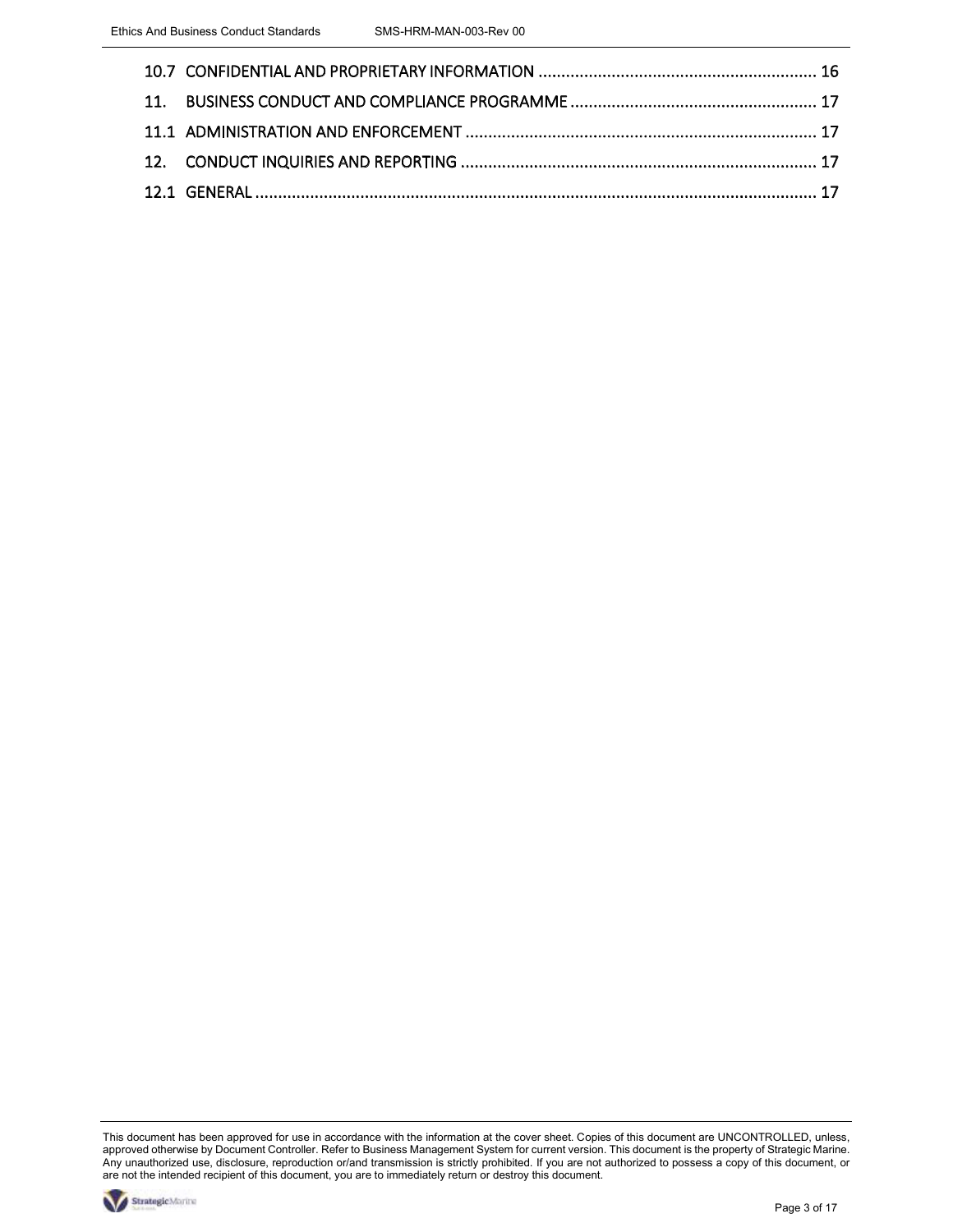#### Revision History Details

| $00\,$    | Release for initial implementation |
|-----------|------------------------------------|
| Doc. Rev. | Description                        |

This document has been approved for use in accordance with the information at the cover sheet. Copies of this document are UNCONTROLLED, unless, approved otherwise by Document Controller. Refer to Business Management System for current version. This document is the property of Strategic Marine. Any unauthorized use, disclosure, reproduction or/and transmission is strictly prohibited. If you are not authorized to possess a copy of this document, or are not the intended recipient of this document, you are to immediately return or destroy this document.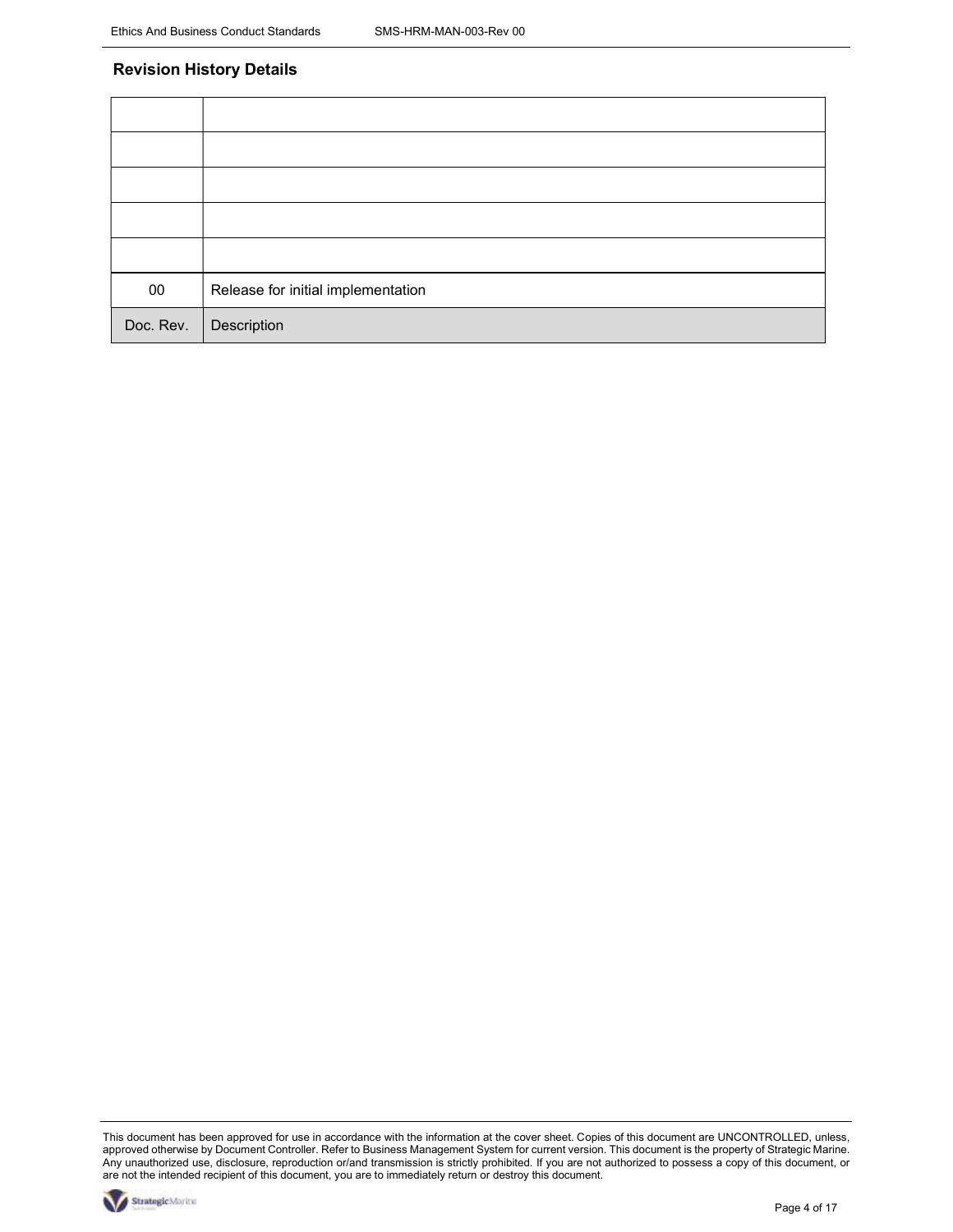## 1. INTRODUCTION

Integrity has always been one of the cornerstones of STRATEGIC MARINE's core values. We believe that only when business is conducted with integrity and honesty, we can build a sustainable business for the future. As a responsible company, it is not enough to do things right, we must also do things the right way.

As a global business, there are dimensions to consider with regard to business ethics and integrity. We operate in different regions, and each is governed by different set of laws. All STRATEGIC MARINE employees must remember that we must conduct our business in compliance to applicable Conduct Standards serve as a guide for all employees in applying legal and ethical practice to their everyday work.

After reading these Standards, you should:

- 
- 1. Have a thorough knowledge of these Standards' terms and provisions.<br>2. Be able to recognize situations that present legal or ethical dilemmas.
- 3. Deal effectively with questionable situations in conformity with these Standards.

When you faced with a situation and you are not clear as to what action you should take, ask yourself the following questions:

- 1. Is the action legal?
- 2. Does the action comply with these Standards?
- 3. How will your decision affect others, including our customers, shareholders, employees and the community?
- 4. How will your decision look to others? If your action is legal but can result in the appearance of wrongdoing, consider taking alternative steps.
- 5. How would you feel if your decision was made public? Could the decision be honestly explained and defended?

By following the guidance provided in this publication, we are acknowledging our individual and collective responsibilities to manage our business activities with integrity. This document is by no means exhaustive, and if there are areas of ambiguity during your course of work, please clarify with your managers, Human Resources and Division HOD's or Management team.

We expect every STRATEGIC MARINE employee to take business ethics and the conduct of business with integrity seriously. The Management team will not hesitate to take severe disciplinary action for breaches in this area.

This document has been approved for use in accordance with the information at the cover sheet. Copies of this document are UNCONTROLLED, unless, approved otherwise by Document Controller. Refer to Business Management System for current version. This document is the property of Strategic Marine. Any unauthorized use, disclosure, reproduction or/and transmission is strictly prohibited. If you are not authorized to possess a copy of this document, or are not the intended recipient of this document, you are to immediately return or destroy this document.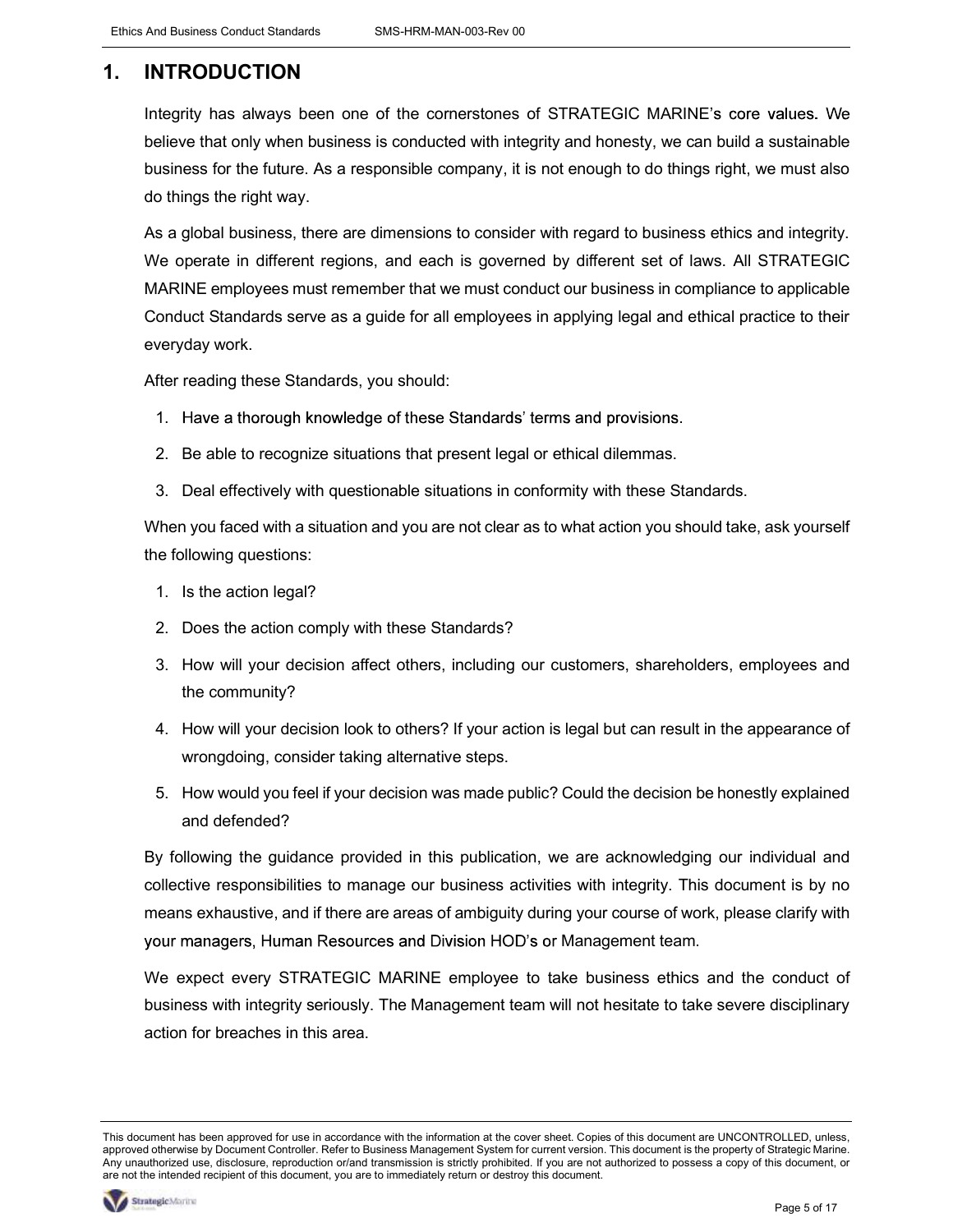## 2. PURPOSE AND SCOPE

#### 2.1 Purpose

The Ethics and Business Conduct Standards provide STRATEGIC MARINE'S minimum expectations with regards to ethical business practices and regulatory compliance. The provisions of these Standards are not intended to and should not be interpreted to prohibit activities otherwise protected by law.

#### 2.2 Scope

These Standards apply to all directors, officers and employees except where superseded by specific terms of a valid contact or collective bargaining agreement. If an actual or apparent conflict exits between these Standards and the Employee Handbook or any contractual arrangement, please contact your immediate supervisor, or Human Resources (HR) department.

These Standards do not create any contractual rights between the STATEGIC MARINE and its employees or create any express or implied promise for specific treatment in specific situations. The Standards are not intended to cover every issue or situation. Nor does it replace other more detailed policies.

### 3. ABBREVIATIONS AND DEFINITIONS

- HR Human Resources
- IT Information Technology
- CEO Chief Executive Officer

### 4. RESPONSIBILITIES

The Chief Executive Officer (CEO) is the process owner of this document and is responsible for maintain this document. Any improvement or suggestion should be directed to the process owner.

It is the responsibility of each employee to:

- 1. Read, understand, and comply with the Ethics and Business Conduct Standards and applicable laws, regulations, and STRATEGIC MARINE policies that are related to his/her job.
- 2. Participate in training and educational programmes / events required for his/her job.
- 3. Obtain guidance for resolving a business practice or compliance concern if he/she is uncertain about how to proceed in a situation.
- 4. Report possible violations of these Standards, policies, appliable laws, and regulatory requirements.
- 5. Cooperate fully in any investigation

This document has been approved for use in accordance with the information at the cover sheet. Copies of this document are UNCONTROLLED, unless, approved otherwise by Document Controller. Refer to Business Management System for current version. This document is the property of Strategic Marine. Any unauthorized use, disclosure, reproduction or/and transmission is strictly prohibited. If you are not authorized to possess a copy of this document, or are not the intended recipient of this document, you are to immediately return or destroy this document.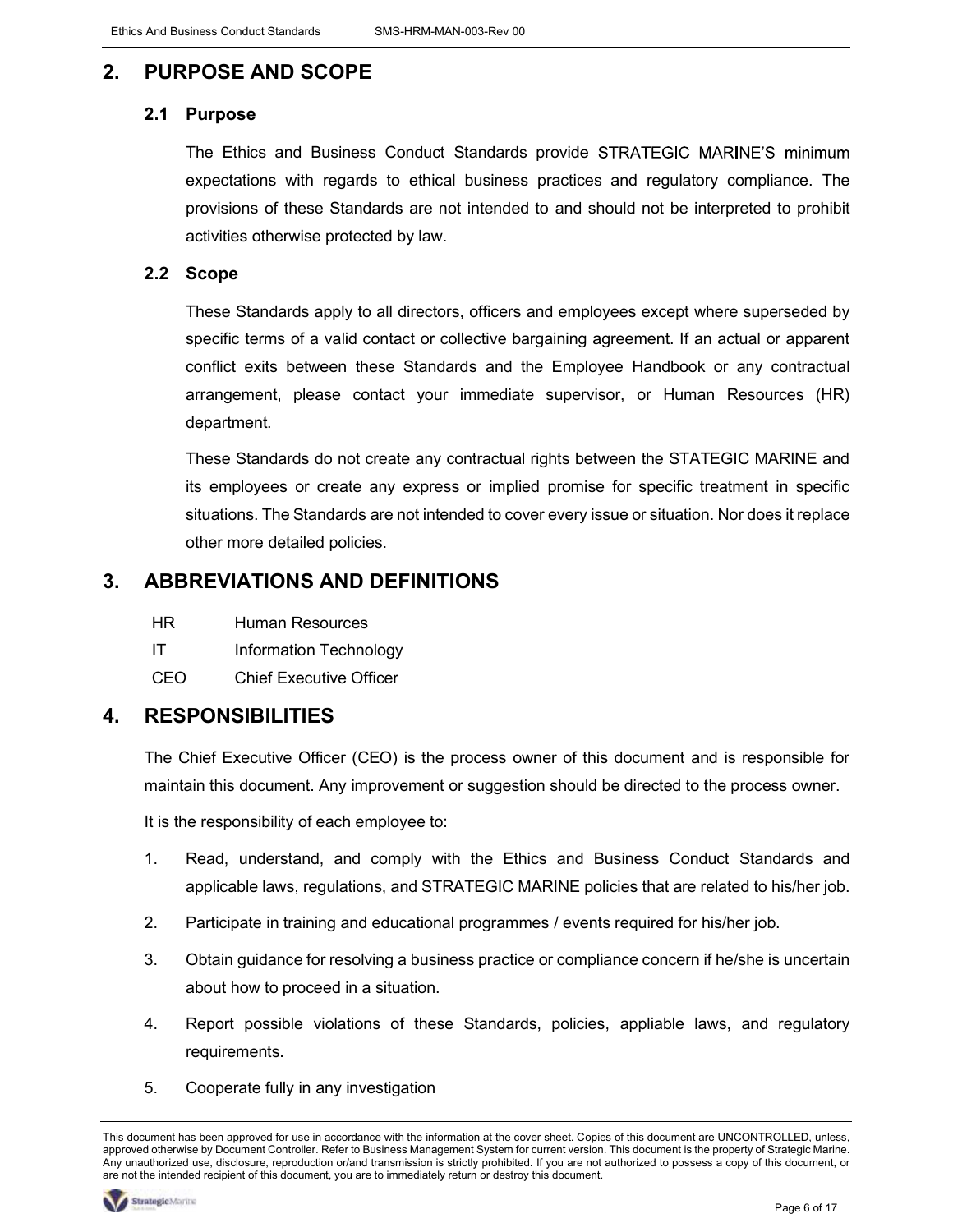- 6. Make a commitment to conduct STRATEGIC MARINE business with integrity and in compliance with applicable laws and regulatory requirements.
- 7. Cooperate fully in any investigation.
- 8. Make a commitment to conduct STRATEGIC MARINE business with integrity and in compliance with applicable laws.

Individual business units may also adopt standards of professional conduct for their arrears. It is the employees' responsibility to be fully aware of these standards and follow them.

#### 5. COMPLIANCE

#### 5.1 Compliance With Laws and Regulatory Requirements

- 1.1.1 First and foremost, STRATEGIC MARINE employees have to behave in an ethical manner and comply with all laws, rules and government regulations that apply to our business, including any that may not be covered specifically in these Standards. it is also the employees' responsibility to report any violation of the law or these Standards.
- 1.1.2 Failure to read and/or acknowledge these Standards does not exempt an employee form his/her responsibility to comply with the Standards, applicable laws, regulations, and STRATEGIC MARINE policies that are related to his/her job. Failure to report violations and failure to follow the provisions of these Standards may have serious legal consequences and result in disciplinary action by the Company, including termination of employment.

#### 5.2 Regulatory Investigations, Inspections, and Inquiries

5.2.1 All employees shall fully comply with all regulatory investigations, inspections and inquiries whenever required and/or as required by the company.

### 6. PEOPLE & CONDUCIVE WORK ENVIRONMENT

#### 6.1 Integrity, Mutual Respect & Fairness

6.1.1 STRATEGIC MARINE policy requires employees to observe high standards of business and personal ethics in the conduct of their duties and responsibilities. Employees must practice integrity, mutual respect and fairness in every aspect of dealing with other STRATEGIC MARINE employees, the public, the business community, shareholders, customers, suppliers and government authorities.

#### 6.2 Diversity

6.1.2 All employees are encouraged to understand and be tolerant of the different cultural beliefs and values within the Company.

This document has been approved for use in accordance with the information at the cover sheet. Copies of this document are UNCONTROLLED, unless, approved otherwise by Document Controller. Refer to Business Management System for current version. This document is the property of Strategic Marine. Any unauthorized use, disclosure, reproduction or/and transmission is strictly prohibited. If you are not authorized to possess a copy of this document, or are not the intended recipient of this document, you are to immediately return or destroy this document.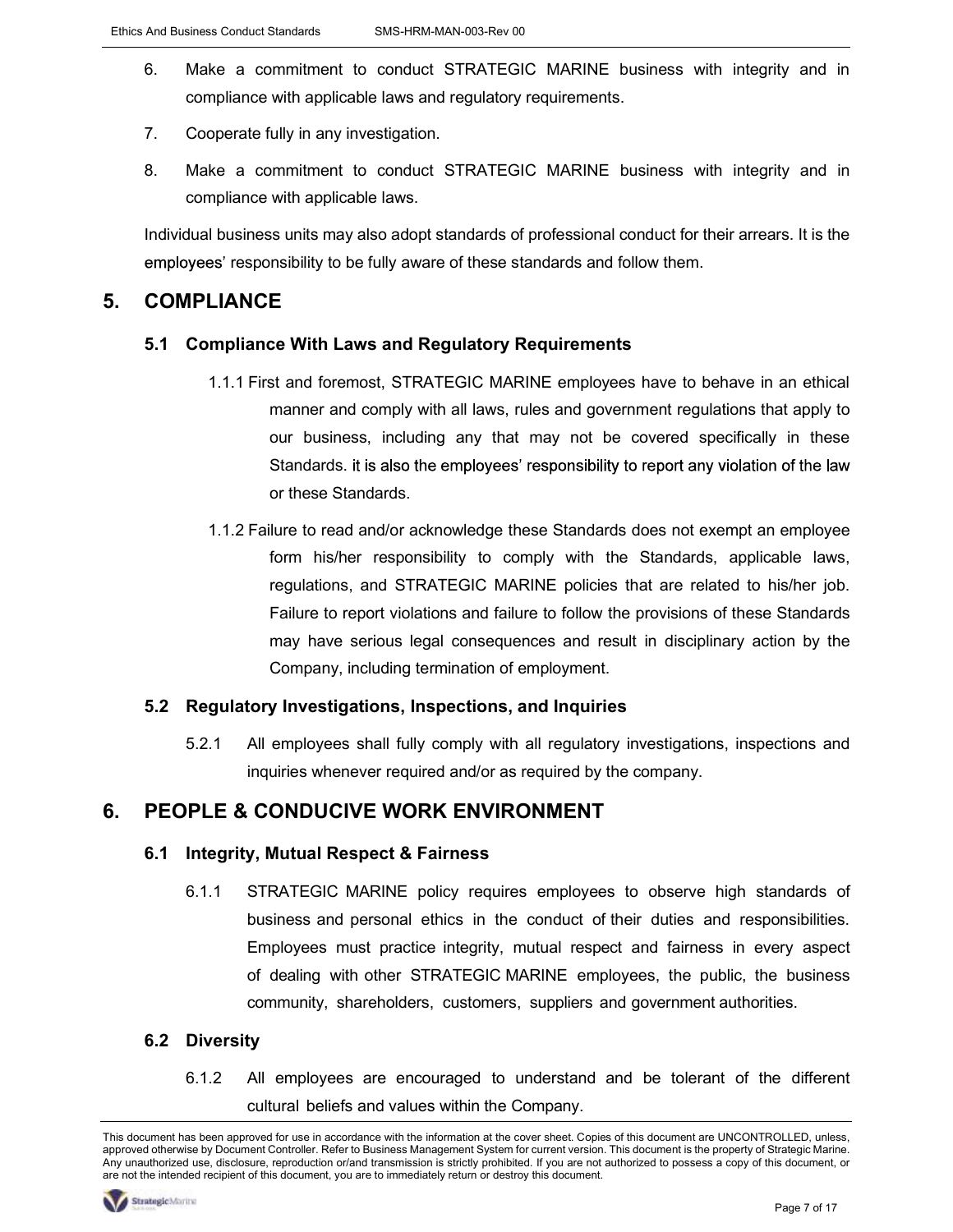#### 6.3 Equal Employment Opportunity

- 6.1.3 STRATEGIC MARINE policy prohibits all unlawful discrimination against any employee or applicant for employment. STRATEGIC MARINE is committed to providing equal opportunity to all qualified individuals in its hiring and promotion policies.
- 6.1.2 We are all expected to ensure we do not discriminate based on:
	- 1. Gender
	- 2. Disability
	- 3. Family situation
	- 4. Sexual orientation
	- 5. Age
	- 6. Political and philosophical opinions
	- 7. Religious beliefs
	- 8. Union activity
	- 9. Racial, social, cultural or national origins

#### 6.4 Harassment

- 6.4.1 STRATEGIC MARINE believes that all employees should be treated with dignity and respect. It is the policy of STRATEGIC MARINE to provide a work environment which is free from harassment.
- 6.4.2 Harassment includes sexual, racial, ethnic, and other forms of harassment, including harassment based upon disability. Any employee who believes he/she is being harassed should consider telling the offending party that he/she objects to that conduct. However, if the employee is not comfortable confronting the offending party (or if the offending party's unwelcome conduct continues), the employee should advise his/her immediate supervisor of the offending conduct. If the employee is mor comfortable discussing the issue with someone other than his/her immediate supervisor, or if the immediate supervisor has not taken what the employee regards as appropriate action to solve the problem, the employee should contact a HR or respective department representative.
- 6.4.3 Some examples, depending on the facts and circumstances, include:
	- 1. Verbal or Written Harassment unwelcome or derogatory comments regarding a person's race, color and sex, religion, ancestry, ethnic heritage, mental or physical disability, age or appearance; threats of

This document has been approved for use in accordance with the information at the cover sheet. Copies of this document are UNCONTROLLED, unless, approved otherwise by Document Controller. Refer to Business Management System for current version. This document is the property of Strategic Marine. Any unauthorized use, disclosure, reproduction or/and transmission is strictly prohibited. If you are not authorized to possess a copy of this document, or are not the intended recipient of this document, you are to immediately return or destroy this document.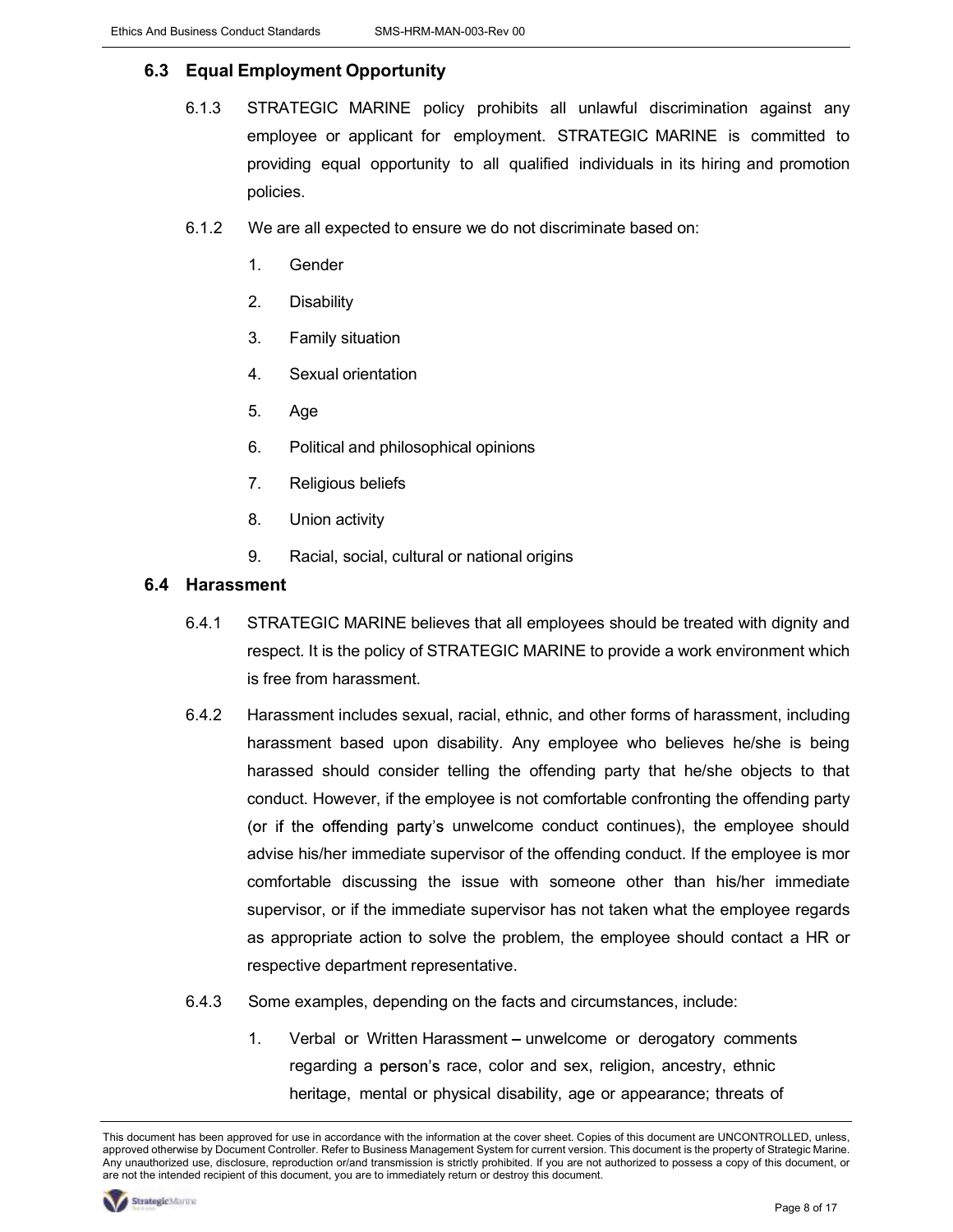physical harm; or the distribution of material having such effects, including by electronic mail or display in any STRATEGIC MARINE work area.

- 2. Physical Harassment hitting, pushing or other aggressive physical conduct.
- 3. Sexual Harassment unwelcome sexual conduct, whether verbal or physical, including sexual advances, demands for sexual favors, or other verbal or physical conduct of sexual nature, whether or not it was designed or intended to promote an intimate relationship.

#### 6.5 Corporate Social Responsibility

6.5.1 STRATEGIC MARINE is a responsible stakeholder in society and is committed to the communities in which we conduct our business. We encourage our employees to play an active role in community services and philanthropic projects. Guidance can be found in the Guidelines for Corporate Involvement in Community Causes.

#### 7. FIGHTING CORRUPT PRACTICES

#### 7.1 Bribery and Anti-Corruption

- 7.1.1 Any form of bribery, inducement or promise which runs counter to anti-bribery acts is strictly prohibited. This includes giving and receiving money and favour, as well as illicit payments. All employees, agents, consultants, representatives and joint venture partners acting on behalf of any STRATEGIC MARINE entity or its affiliate must be made aware that they must fully comply with the provisions of the relevant laws regarding foreign corrupt practices, bribery, and all other applicable anti-bribery laws and regulations. STRATEGIC MARINE does not tolerate violations.
- 7.1.2 In some countries, government employees commonly accept payment for performing certain required duties. These "facilitating payments" are small sums paid to facilitate or expedite routine or non-discretionary government actions, such as obtaining phone service or an ordinary license. Facilitating payments are not permitted except under the following, strictly limited circumstances:
	- 1. to avoid an immediate threat to the health, safety, liberty, or welfare of any person, or
	- 2. to avoid damage to Company facilities or hazards to the local environment
- 7.1.3 All such payments must be made only to the extent necessary to remove the threat and must be immediately reported to the head of the business unit and the Legal Department.

This document has been approved for use in accordance with the information at the cover sheet. Copies of this document are UNCONTROLLED, unless, approved otherwise by Document Controller. Refer to Business Management System for current version. This document is the property of Strategic Marine. Any unauthorized use, disclosure, reproduction or/and transmission is strictly prohibited. If you are not authorized to possess a copy of this document, or are not the intended recipient of this document, you are to immediately return or destroy this document.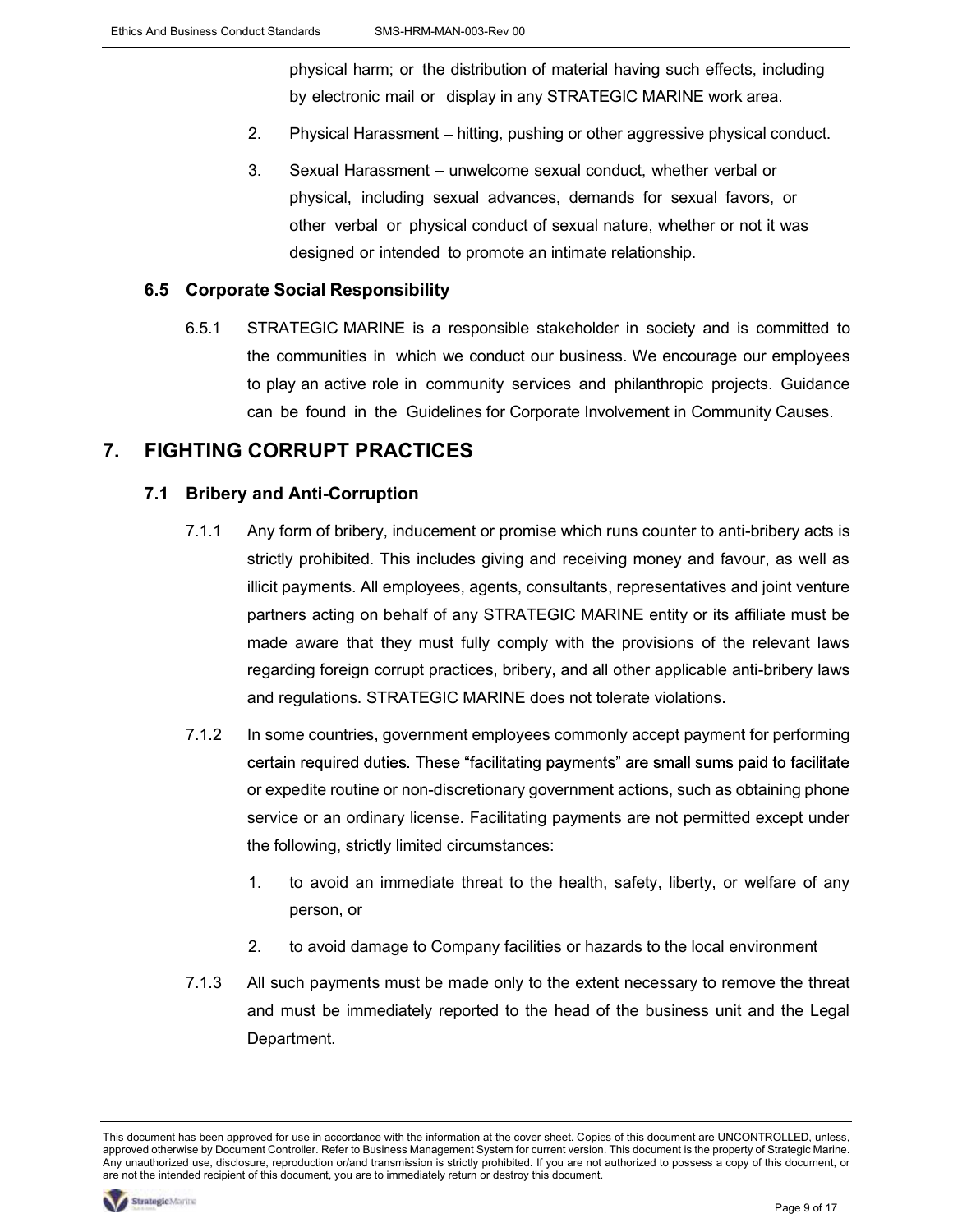#### 7.2 Joint Venture & Agents Agreements

7.2.1 The guidelines for forming joint venture (JV) and agent agreements governing any international business collaboration are found in the Guidelines for Setting Up of JV Partnership and/or Agency Contracts. All proposed agreements establishing or amending such relationships must be carefully reviewed by legal, financial and management personnel prior to signing the agreement.

#### 7.3 Gifts and Hospitalities

- 7.3.1 All gifts or hospitalities, regardless of amount, must have legitimate business purposes. No STRATEGIC MARINE employee or representative may provide any gift or hospitality to current or potential clients during a tender or competitive bidding process. At all other times, small gifts for promotional and demonstration purposes are generally permissible as promotional expenses. Gifts should not exceed the lesser of US\$100 or the amount associated with local customs or laws. If an employee would like to provide a gift in excess of that amount, then the employee needs to obtain the HR department's approval in advance. Business entertainment that are occasional in occurrence (such as attendance at sports, musical, or other cultural events) valued at less than US\$200, per person, per year, is also acceptable.
- 7.3.2 The same limits and prohibitions apply to any gift or hospitality received by STRATEGIC MARINE employees or representatives. STRATEGIC MARINE does not solicit gifts, entertainment, or favours of any value from persons or firms with which STRATEGIC MARINE actually or potentially does business, nor do we act in a manner that would place any vendor or customer in a position where he or she may feel obligated to make a gift, provide entertainment, or provide personal favours in order to do business or continue to do business with STRATEGIC MARINE.
- 7.3.3 Any gift and hospitality, whether given or received by a STRATEGIC MARINE employee should have all of the following characteristics:
	- 1. not motivated by any expectation of reciprocity (business deal in exchange for a gift, meal or entertainment).
	- 2. given in a direct, transparent and bona fide manner, with a bona fide and legitimate business purpose related to the promotion, demonstration, or explanation of products or services or performance of a contract.
	- 3. tasteful and consistent with generally accepted standards of professional courtesy (local customs).
	- 4. comply with local laws and regulations.
	- 5. comply with the recipient's organizational rules.

This document has been approved for use in accordance with the information at the cover sheet. Copies of this document are UNCONTROLLED, unless, approved otherwise by Document Controller. Refer to Business Management System for current version. This document is the property of Strategic Marine. Any unauthorized use, disclosure, reproduction or/and transmission is strictly prohibited. If you are not authorized to possess a copy of this document, or are not the intended recipient of this document, you are to immediately return or destroy this document.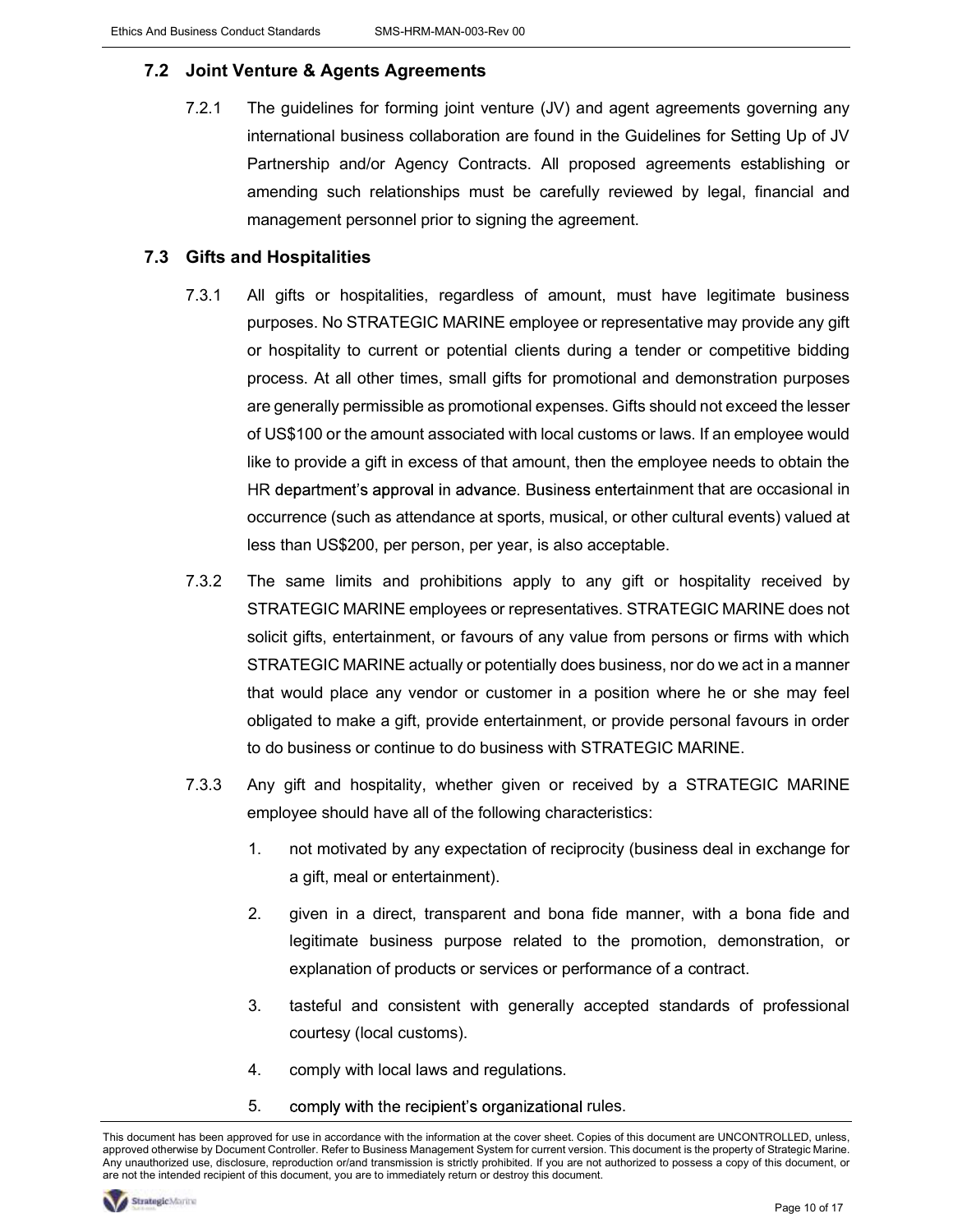- 6. properly recorded and documented in financial books and records (in accordance with Company's audit standards reflecting the true nature of the expense).
- 7. given in connection with a recognized gift-giving event, if applicable (such as a local holiday).
- 8. not in cash or cash equivalent (including loans, stocks, money orders, etc.).
- 9. no pattern of regularly giving nominal gifts to the same individual.
- 10. reasonable and customary under the circumstances, with clear and justifiable business reason for each expense, avoiding any appearance of impropriety.
- 11. the amount of the expenses is reasonable and in line with industry norms.
- 12. no travel expenses for accompanying family members are paid or reimbursed.
- 13. no side trips or holidays are reimbursed; and
- 14. payments are made directly to service providers rather than individuals receiving the gift or hospitality.
- 7.3.4 The above rules are not necessarily applicable to STRATEGIC MARINE-sponsored events, which may be subject to other guidelines.
- 7.3.5 If you have any question regarding the law for foreign corrupt practices, bribery, or a request for payment, contact the Legal department.

#### 7.4 Conflicts of Interest

- 7.4.1 STRATEGIC MARINE policy prohibits any conflict between the interest of its employees and STRATEGIC MARINE. The following situations are considered a prohibited conflict of interest when an employee or any person having a close personal relationship with the employee (including the employee's relative, any person living in the same house with the employee or business associate):
	- 1. Obtains a financial or other beneficial interest in one of STRATEGIC MARINE' suppliers, customers, or competitors without first notifying STRATEGIC MARINE and obtaining written approval from the CEO or his/her designee.
	- 2. Engages in personal business transactions involving STRATEGIC MARINE for profit or gain unless such transaction has first been approved in writing by the CEO or his/her designee.
	- 3. Accepts money, gifts of other than nominal value, excessive hospitality, loans or other special treatment from any supplier, customer or competitor of

This document has been approved for use in accordance with the information at the cover sheet. Copies of this document are UNCONTROLLED, unless, approved otherwise by Document Controller. Refer to Business Management System for current version. This document is the property of Strategic Marine. Any unauthorized use, disclosure, reproduction or/and transmission is strictly prohibited. If you are not authorized to possess a copy of this document, or are not the intended recipient of this document, you are to immediately return or destroy this document.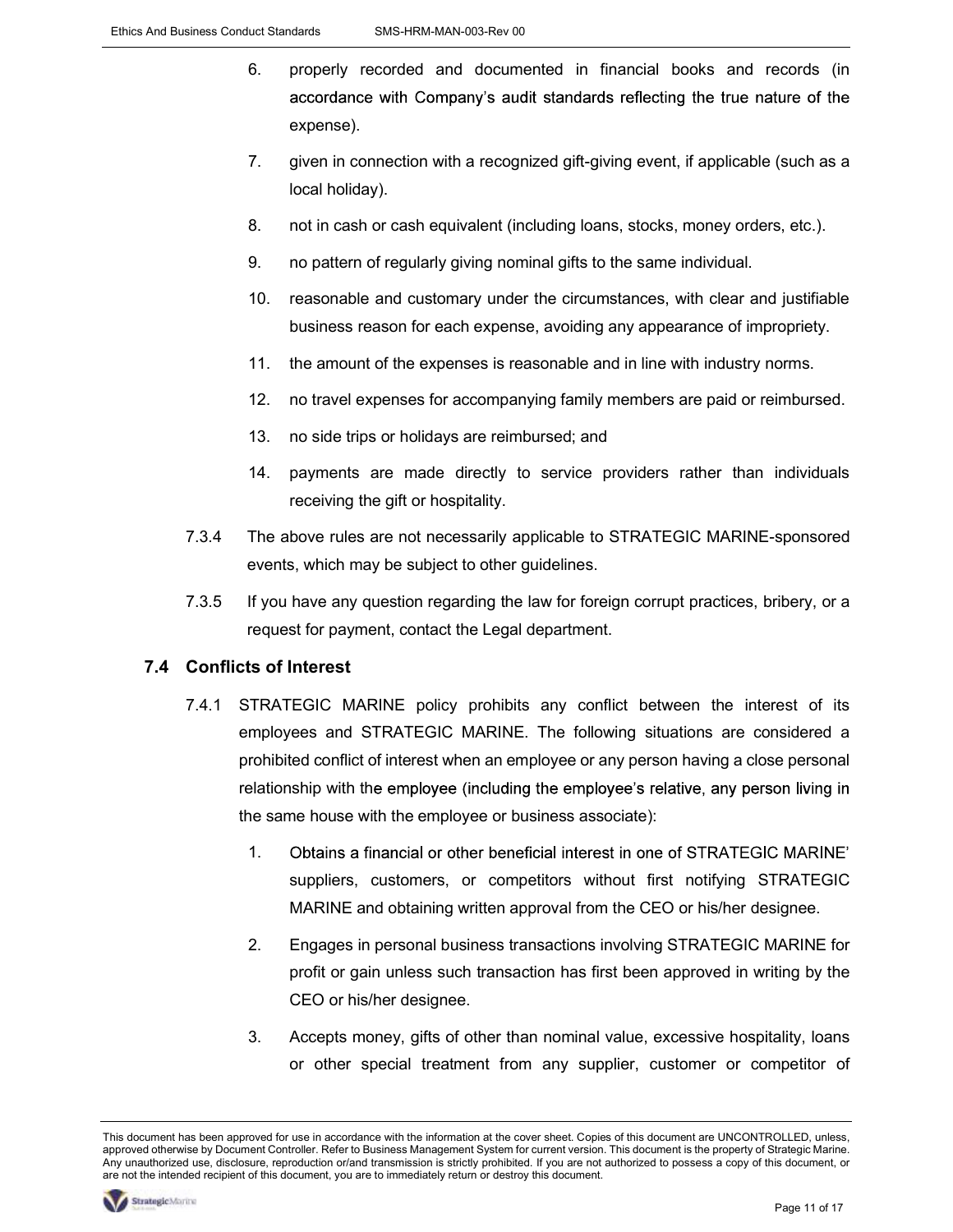STRATEGIC MARINE (loans from lending institutions at prevailing interest rates are excluded).

- 4. Participates in any sale, loan, or gift of STRATEGIC MARINE property without obtaining written approval from the CEO or his/her designee; or
- 5. Accepts money, gifts of other than nominal value, excessive hospitality, loans or other special treatment from any supplier, customer, or competitor of STRATEGIC MARINE (loans from lending institutions at prevailing interest rates are excluded).
- 6. Participates in any sale, loan or gift of STRATEGIC MARINE property without obtaining written approval from the CEO or his/her designee; or
- 7. Learns of a business opportunity through association with STRATEGIC MARINE and discloses it to a third party or invests in the opportunity without first offering it to STRATEGIC MARINE. This includes directly or indirectly buying, leasing or otherwise acquiring rights to any property or material if STRATEGIC MARINE might also be interested in pursuing the opportunity.
- 7.4.2 A conflict of interest may also arise because of outside directorships, personal use of STRATEGIC MARINE property or obtaining STRATEGIC MARINE services for personal benefit. STRATEGIC MARINE employees must obtain written approval from the Legal department before serving on outside directorships, advisory boards or government-affiliated and industry association boards.
- 7.4.3 Disclosure of a particular situation that may be a conflict of interest does not mean that STRATEGIC MARINE will consider it to be substantial enough to be prohibited. Each situation will be considered on an individual basis.

#### 7.5 Lobbying, Political Activities and Political Contributions

7.5.1 STRATEGIC MARINE policy prohibits employees from lobbying on behalf of political candidates or parties during the workday. STRATEGIC MARINE policy requires employees who represent STRATEGIC MARINE in political and governmental matters to comply with all local laws regulating corporate participation in public affairs. No political contribution of STRATEGIC MARINE funds, property or services can be made by STRATEGIC MARINE, except in accordance with a plan approved by the CEO.

This document has been approved for use in accordance with the information at the cover sheet. Copies of this document are UNCONTROLLED, unless, approved otherwise by Document Controller. Refer to Business Management System for current version. This document is the property of Strategic Marine. Any unauthorized use, disclosure, reproduction or/and transmission is strictly prohibited. If you are not authorized to possess a copy of this document, or are not the intended recipient of this document, you are to immediately return or destroy this document.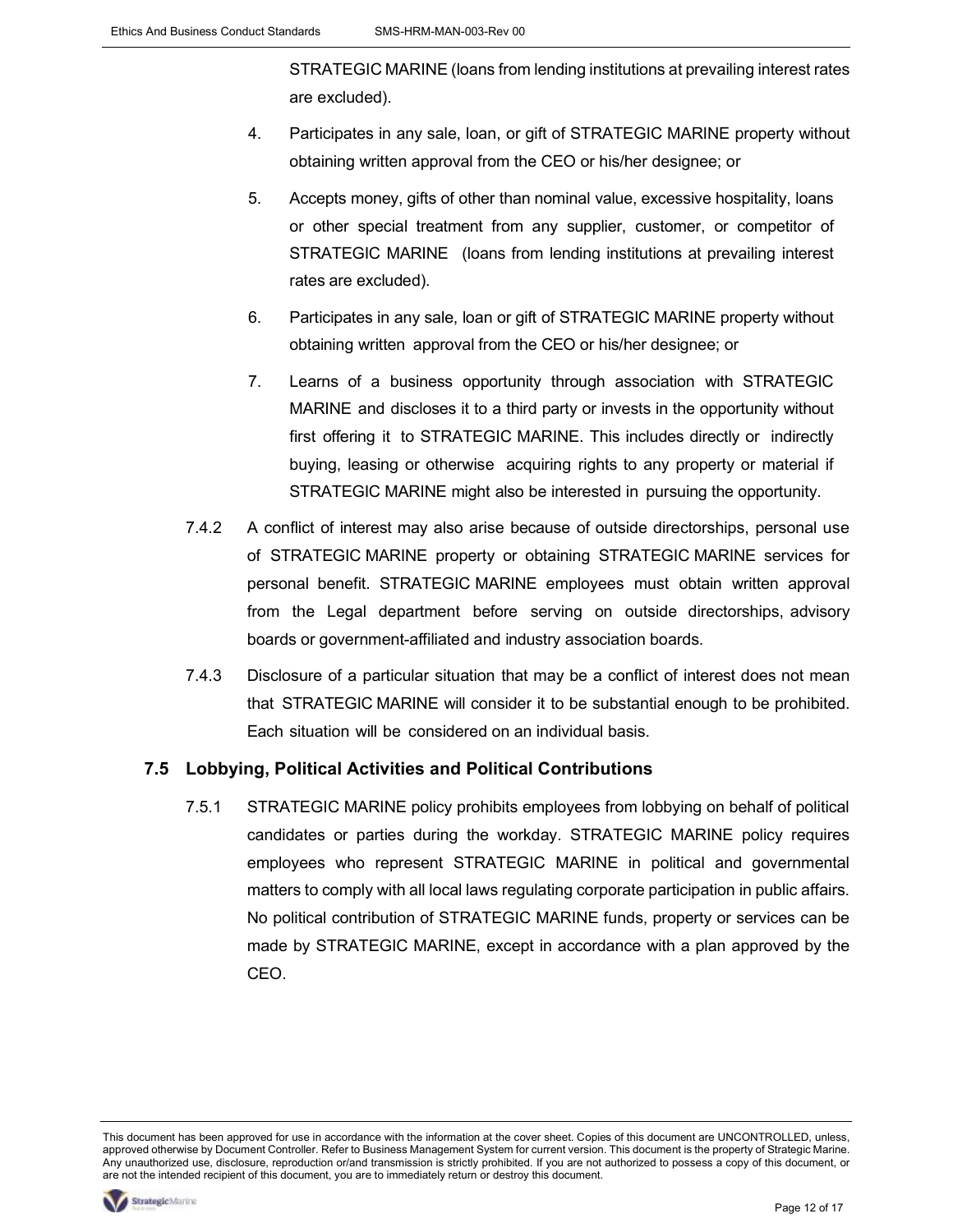## 8. NATIONAL & INTERNATIONAL TRADE

#### 8.1 Fair Competition and Anti-Trust

- 8.1.1 Competition Acts prohibits the Company from undertaking agreements and decisions by associations of undertakings or concerted practices which have as their object or effect the prevention, restriction or distortion of competition, unless they are exempt in accordance with the provisions of the relevant Acts.
- 8.1.2 The prohibited agreements, decisions or practices include:
	- 1. directly or indirectly fix purchase or selling prices or any other trading conditions.
	- 2. limit or control production, markets, technical development, or investment.
	- 3. share markets or sources of supply.
	- 4. apply dissimilar conditions to equivalent transactions with other trading parties, thereby placing them at a competitive disadvantage.
	- 5. make the conclusion of contracts subject to acceptance by the other parties of supplementary obligations which, by their nature or according to commercial usage, have no connection with the subject of such contracts.
- 8.1.3 Competition Acts exist in countries such as UK, US, Singapore, Australia and many others. Employees are responsible for complying with all local laws in relation to competition and anti-trust regulations.

#### 8.2 Custom Regulations

- 8.2.1 STRATEGIC MARINE policy requires that STRATEGIC MARINE conducts all its business through import, use, export and re-export of its products, components, goods, services, and technical data in compliance with local custom regulations.
- 8.2.2 Any questions concerning the requirements of this policy, or the applicable law should be addressed to the Legal department.

### 9. COMMUNICATIONS

#### 9.1 Use of Communication Channels

9.1.1 Appropriate communication channels shall be established and provided within the organization. Employees shall as a general rule, avoid personal use of company assets. Limited use of communication tools such as e-mail, telephone and the internet may be acceptable so long as this does not incur any unreasonable costs and does not interfere with employees' job responsibilities. Employees shall also avoid

This document has been approved for use in accordance with the information at the cover sheet. Copies of this document are UNCONTROLLED, unless, approved otherwise by Document Controller. Refer to Business Management System for current version. This document is the property of Strategic Marine. Any unauthorized use, disclosure, reproduction or/and transmission is strictly prohibited. If you are not authorized to possess a copy of this document, or are not the intended recipient of this document, you are to immediately return or destroy this document.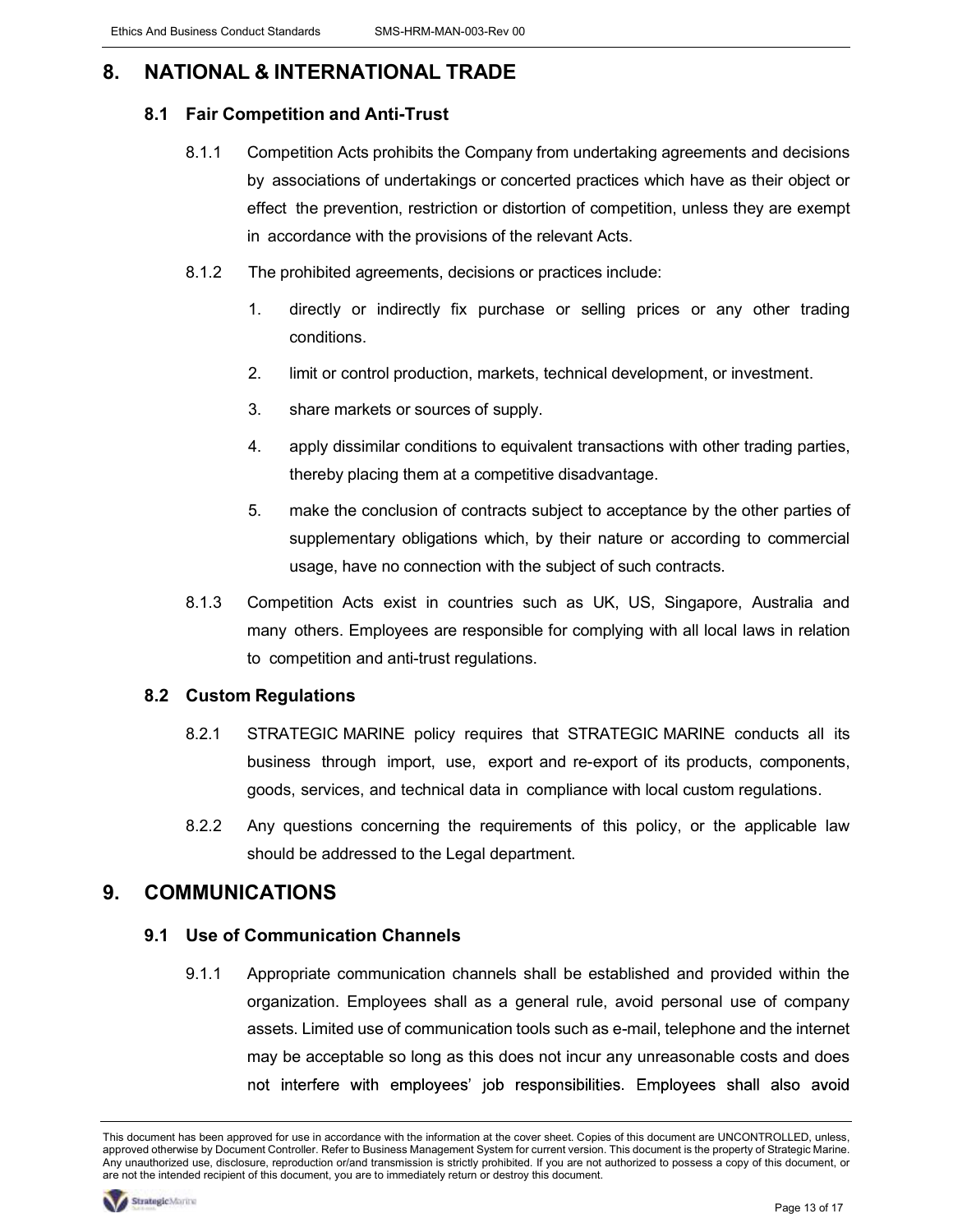inappropriate use of computer systems, corporate e-mail accounts and the internet and to recognize that all communications tools and assets belong to STRATEGIC MARINE.

9.1.2 Information communicated should always be respectful to colleagues or external parties. No information should be divulged to people outside the company without the expressed approval of the department or individual involved.

#### 9.2 Obtaining Competitive Information

- 9.2.1 It is the employees' obligation to obtain competitive and market intelligence using information which is obtained ethically and from trustworthy sources. Stealing proprietary information, possessing trade secret information that was obtained without the owner's consent, or inducing such disclosures by past or present employees of other companies is prohibited.
- 9.2.2 Employees must conduct business honestly and not take unfair advantage of anyone through manipulation, concealment, abuse of privileged information, misrepresentation of material facts, fraud, unfair business practice or any other illegal trade practice.

### 10. MANAGEMENT OF STRATEGIC MARINE' INFORMATION & ASSETS

#### 10.1 Financial Integrity

10.1.2 Employees are strictly prohibited from any unauthorised use of company's funds and/or misuse of the funds for personal gain or benefit. Financial records and accounting controls have to be in compliance with applicable laws, which employees can refer to the Finance standards for guidance.

#### 10.2 Use and Protection of Assets

- 10.2.1 We have a responsibility to protect STRATEGIC MARINE' assets entrusted to us from loss, theft, misuse and waste. STRATEGIC MARINE' assets and funds may be used only for business purposes and may never be used for illegal purposes. Incidental personal use of telephones, fax machines, copy machines, personal computers, electronic mail ("e-mail") and similar equipment is generally allowed if it is occasional, there is no significant added cost to us, it does not interfere with your work responsibilities and is not related to an illegal activity or outside business.
- 10.2.2 If you become aware of theft, waste or misuse of our assets or funds or have any questions about your proper use of them, you should speak immediately with

This document has been approved for use in accordance with the information at the cover sheet. Copies of this document are UNCONTROLLED, unless, approved otherwise by Document Controller. Refer to Business Management System for current version. This document is the property of Strategic Marine. Any unauthorized use, disclosure, reproduction or/and transmission is strictly prohibited. If you are not authorized to possess a copy of this document, or are not the intended recipient of this document, you are to immediately return or destroy this document.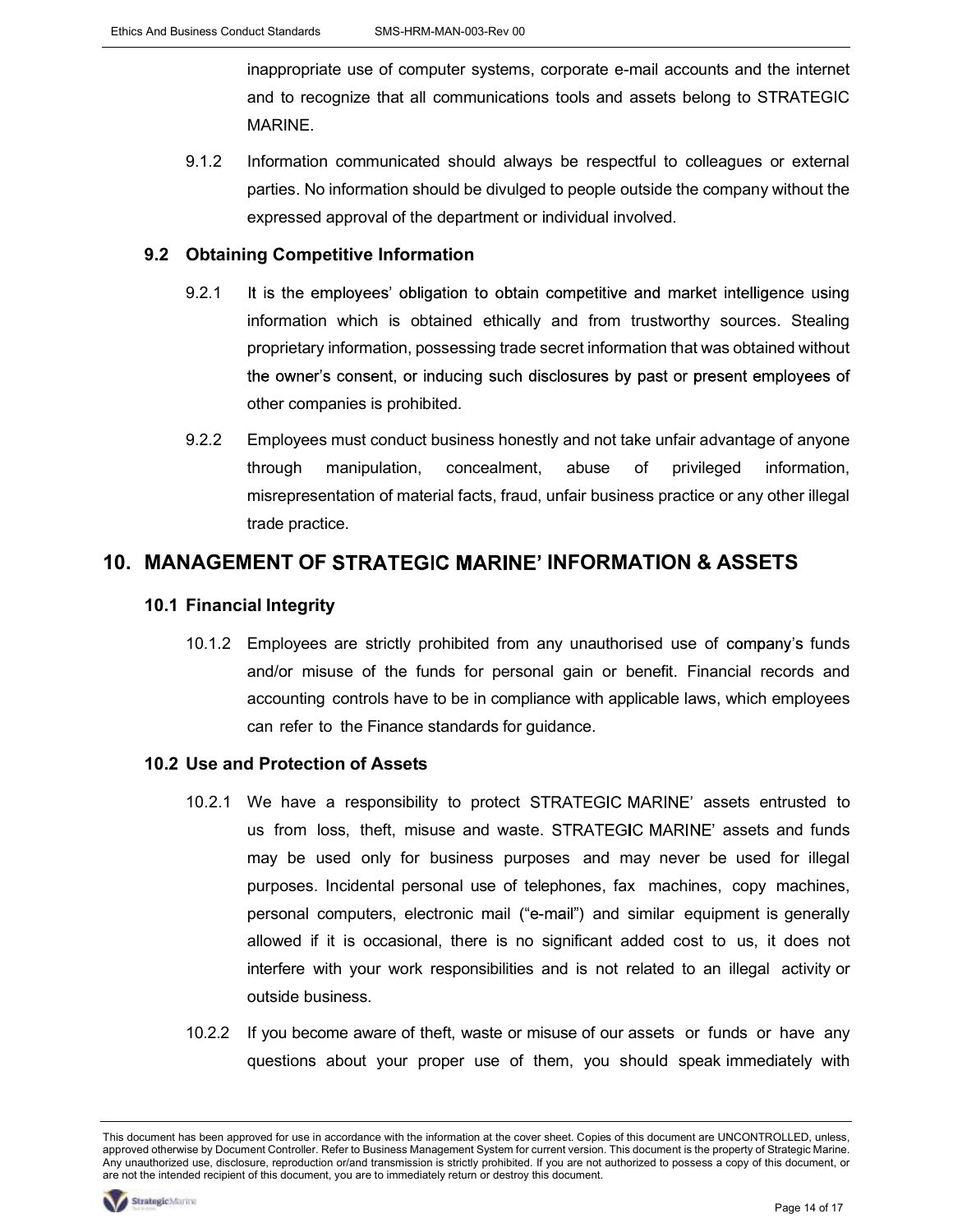your immediate supervisor, or you may submit your concern to the Legal Department.

#### 10.3 Use of Information Technology

- 10.3.1 It is STRATEGIC MARINE policy to provide or contract for the communications services and equipment necessary to promote the efficient conduct of its business in line with local and International laws and statutes. STRATEGIC MARINE complies with Singapore and International laws and statutes as stated in the IT Acceptable Use of Technology Policy.
- 10.3.2 Communications services and equipment include mail, e-mail, courier services, facsimiles, telephone systems, personal computers, computer networks, on-line services, internet connections, computer files, telex systems, video equipment and tapes, tape recorders and recordings, pagers, cellular phones, voice mail and bulletin boards.
- 10.3.3 Improper use of Company's communications services and equipment will result in disciplinary action including termination. Improper use will include any misuse that would result in violations of other STRATEGIC MARINE policies, as well as any harassing, offensive, demeaning, insulting, defaming, intimidating, or sexually suggestive written, recorded, or electronically retrieved or transmitted communications.

#### 10.4 Third Party Software

10.4.1 All employees shall adhere to stringent IT instructions that stipulate all third-party software installed in STRATEGIC MARINE owned computers, laptops and tablets must be a legitimate copy and controlled by the IT department. Unathorised downloading and installation of third-party is prohibited and we employ surveillance software in our network to prevent such non-compliance.

#### 10.5 Intellectual Property

- 10.5.1 All rights in STRATEGIC MARINE intellectual property, including any trademarks, copyrights, and patents, should be protected to the maximum extent permissible. Employees should strive to prevent unauthorized use of STRATEGIC MARINE intellectual property by third parties and report any potential violations to the Legal Department. If you believe any work product may be entitled to intellectual property protections, contact the HR department for assistance.
- 10.5.2 STRATEGIC MARINE policy also requires employees to respect the intellectual property rights of others. No employee shall misuse intellectual property belonging to another for any reason. This extends to copyright laws as well.

This document has been approved for use in accordance with the information at the cover sheet. Copies of this document are UNCONTROLLED, unless, approved otherwise by Document Controller. Refer to Business Management System for current version. This document is the property of Strategic Marine. Any unauthorized use, disclosure, reproduction or/and transmission is strictly prohibited. If you are not authorized to possess a copy of this document, or are not the intended recipient of this document, you are to immediately return or destroy this document.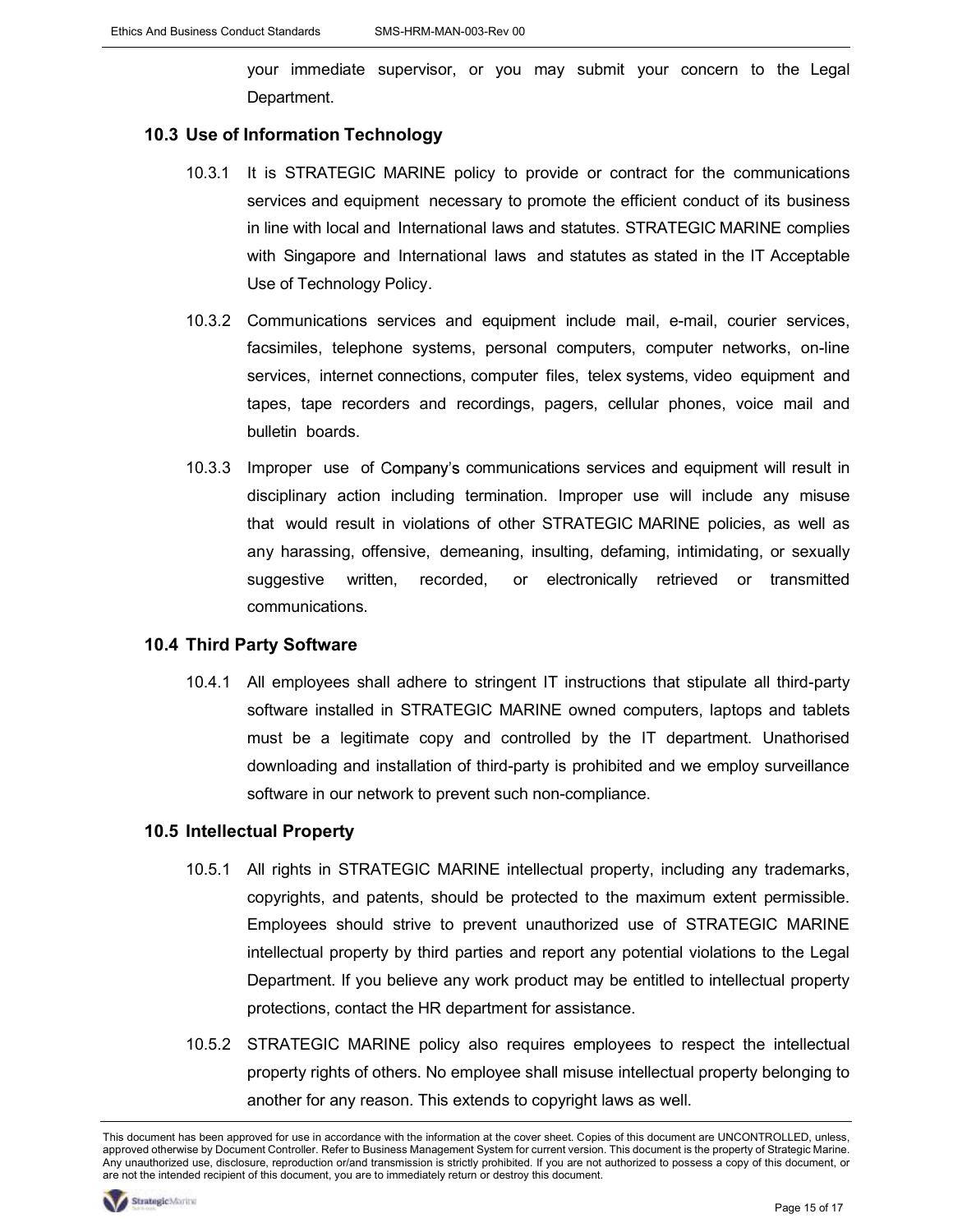#### 10.6 Creation, Retention and Disposal of Records

- 10.6.1 STRATEGIC MARINE requires its employees to be honest, accurate and timely in recording and reporting of information in order to make responsible business decisions.
- 10.6.2 All of the Company's records, accounts and financial statements must be maintained in reasonable detail. They must appropriately reflect the Company's transactions, be promptly disclosed in accordance with any applicable laws or regulations and must conform both to applicable legal requirements and to the Company's requirements and internal controls.
- 10.6.3 Records should always be retained or destroyed according to the Company's record retention policies.

#### 10.7 Confidential and Proprietary Information

- 10.7.1 STRATEGIC MARINE employees often learn confidential and/or proprietary information during their employment. Confidential or proprietary information includes all information that is not generally known to the public and is helpful to the Company or would be helpful to competitors. Proprietary information should be marked accordingly, kept secure and access limited to those who have a need to know in order to do their jobs.
- 10.7.2 STRATEGIC MARINE policy prohibits employees from disclosing confidential and/or proprietary information outside the Company, either during or after employment, without STRATEGIC MARINE authorisation to do so. Such disclosure could be harmful to STRATEGIC MARINE or a customer or helpful to a competitor. Employees who will be providing a third party with confidential STRATEGIC MARINE information in the course of any business activity should consult their manager or the Legal department to determine if a confidentiality agreement is or should be put in place with the third party.
- 10.7.3 STRATEGIC MARINE also works with proprietary data of customers, suppliers and joint venture partners. This is an important trust and must be discharged with the greatest care for STRATEGIC MARINE to merit their continued confidence. No employee shall disclose confidential and/or proprietary information to nonemployees without STRATEGIC MARINE authorisation, nor shall any employee disclose such information to other employees except on a need-to-know basis.

This document has been approved for use in accordance with the information at the cover sheet. Copies of this document are UNCONTROLLED, unless, approved otherwise by Document Controller. Refer to Business Management System for current version. This document is the property of Strategic Marine. Any unauthorized use, disclosure, reproduction or/and transmission is strictly prohibited. If you are not authorized to possess a copy of this document, or are not the intended recipient of this document, you are to immediately return or destroy this document.